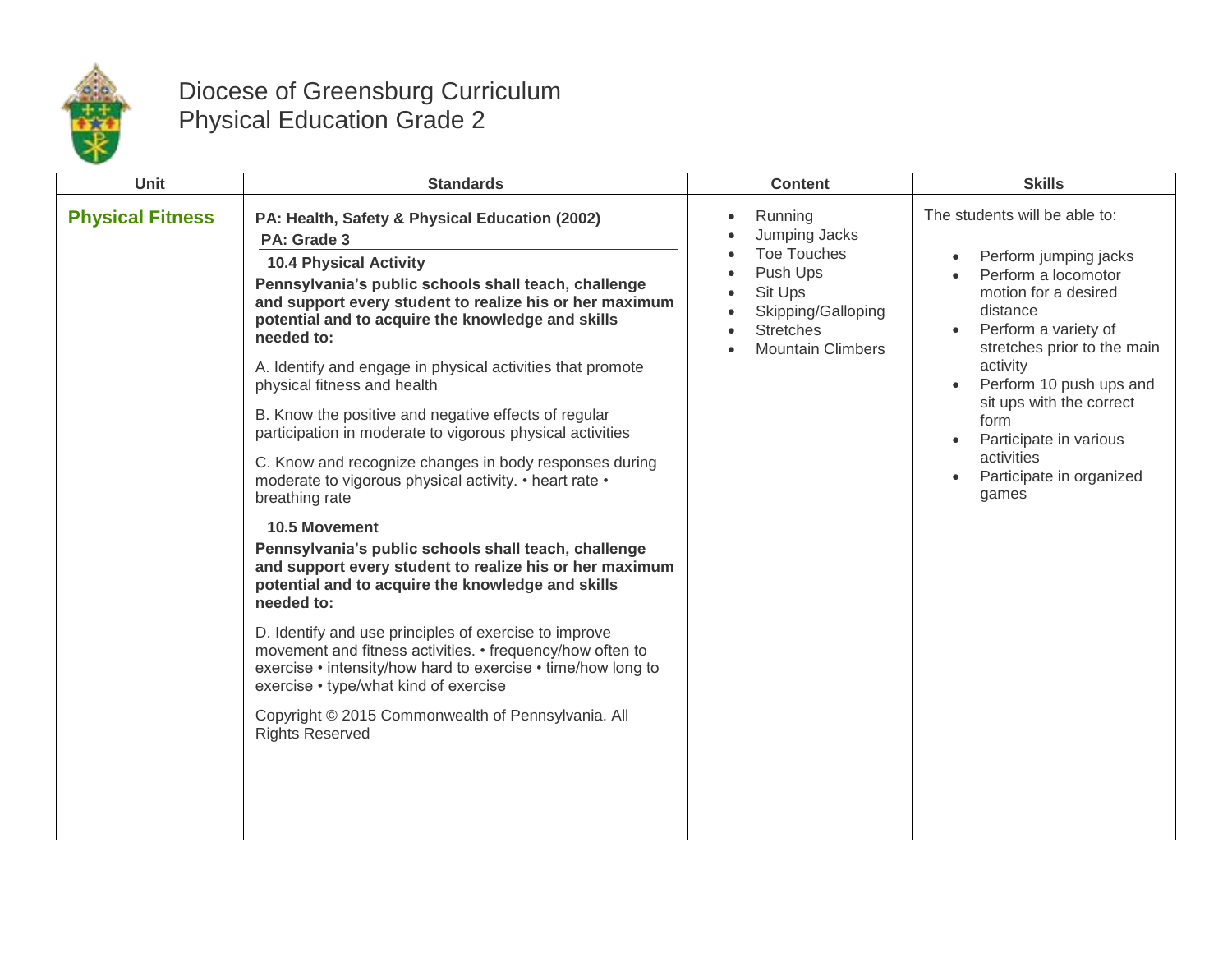| Unit                                        | <b>Standards</b>                                                                                                                                                                                                                                                                                                                                                                                                                                                                                                                                                                                                                                                                                                                                                                                                                                                                                                                                                                                                                                                                                                                                                                                                                                                                                                                         | <b>Content</b>                                                                                                                                        | <b>Skills</b>                                                                                                                                                                                                                                                                                                                                                                                                                               |
|---------------------------------------------|------------------------------------------------------------------------------------------------------------------------------------------------------------------------------------------------------------------------------------------------------------------------------------------------------------------------------------------------------------------------------------------------------------------------------------------------------------------------------------------------------------------------------------------------------------------------------------------------------------------------------------------------------------------------------------------------------------------------------------------------------------------------------------------------------------------------------------------------------------------------------------------------------------------------------------------------------------------------------------------------------------------------------------------------------------------------------------------------------------------------------------------------------------------------------------------------------------------------------------------------------------------------------------------------------------------------------------------|-------------------------------------------------------------------------------------------------------------------------------------------------------|---------------------------------------------------------------------------------------------------------------------------------------------------------------------------------------------------------------------------------------------------------------------------------------------------------------------------------------------------------------------------------------------------------------------------------------------|
| <b>Movement/Motor</b><br><b>Development</b> | PA: Health, Safety & Physical Ed<br>PA: Grade 3<br><b>10.4 Physical Activity</b><br>Pennsylvania's public schools shall teach, challenge<br>and support every student to realize his or her maximum<br>potential and to acquire the knowledge and skills<br>needed to:<br>E. Identify reasons why regular participation in physical<br>activities improves motor skills.<br>10.5 Movement<br>Pennsylvania's public schools shall teach, challenge<br>and support every student to realize his or her maximum<br>potential and to acquire the knowledge and skills<br>needed to:<br>A. Recognize and use basic movement skills and concepts.<br>• locomotor movements (e.g., run, leap, hop)<br>• non-locomotor movements (e.g., bend, stretch, twist)<br>• manipulative movements (e.g., throw, catch, kick)<br>· relationships (e.g., over, under beside)<br>• combination movements (e.g.,<br>locomotor, non-locomotor, manipulative)<br>• space awareness (e.g., self-space, levels, pathways,<br>directions)<br>• effort (e.g., speed, force)<br>F. Recognize and describe game strategies using<br>appropriate vocabulary.<br>• faking/dodging<br>• passing/receiving<br>• move MOVING to be open<br>• defending space<br>• following rules of play<br>Copyright © 2015 Commonwealth of Pennsylvania. All<br><b>Rights Reserved</b> | Jump and Land<br>$\bullet$<br><b>Balance</b><br>Fine and Gross<br><b>Motor Skills</b><br>Locomotor/non-<br><b>locomotor Skills</b><br>Game strategies | The students will be able to:<br>Perform different<br>movements to<br>successfully play games<br>Start and stop on<br>command and when<br>necessary<br>Apply physical fitness<br>skills in other disciplines<br>Run, hop, jump, skip,<br>gallop, and walk<br>Show improvement in<br>balance, bending, and<br>stretching<br>Participate in Tag games<br>$\bullet$<br>Demonstrate transitions<br>while moving<br>Implement game<br>strategies |
| <b>Locomotor</b>                            | PA: Health, Safety & Physical Ed                                                                                                                                                                                                                                                                                                                                                                                                                                                                                                                                                                                                                                                                                                                                                                                                                                                                                                                                                                                                                                                                                                                                                                                                                                                                                                         | Locomotor skills<br>$\bullet$                                                                                                                         | The students will be able to:                                                                                                                                                                                                                                                                                                                                                                                                               |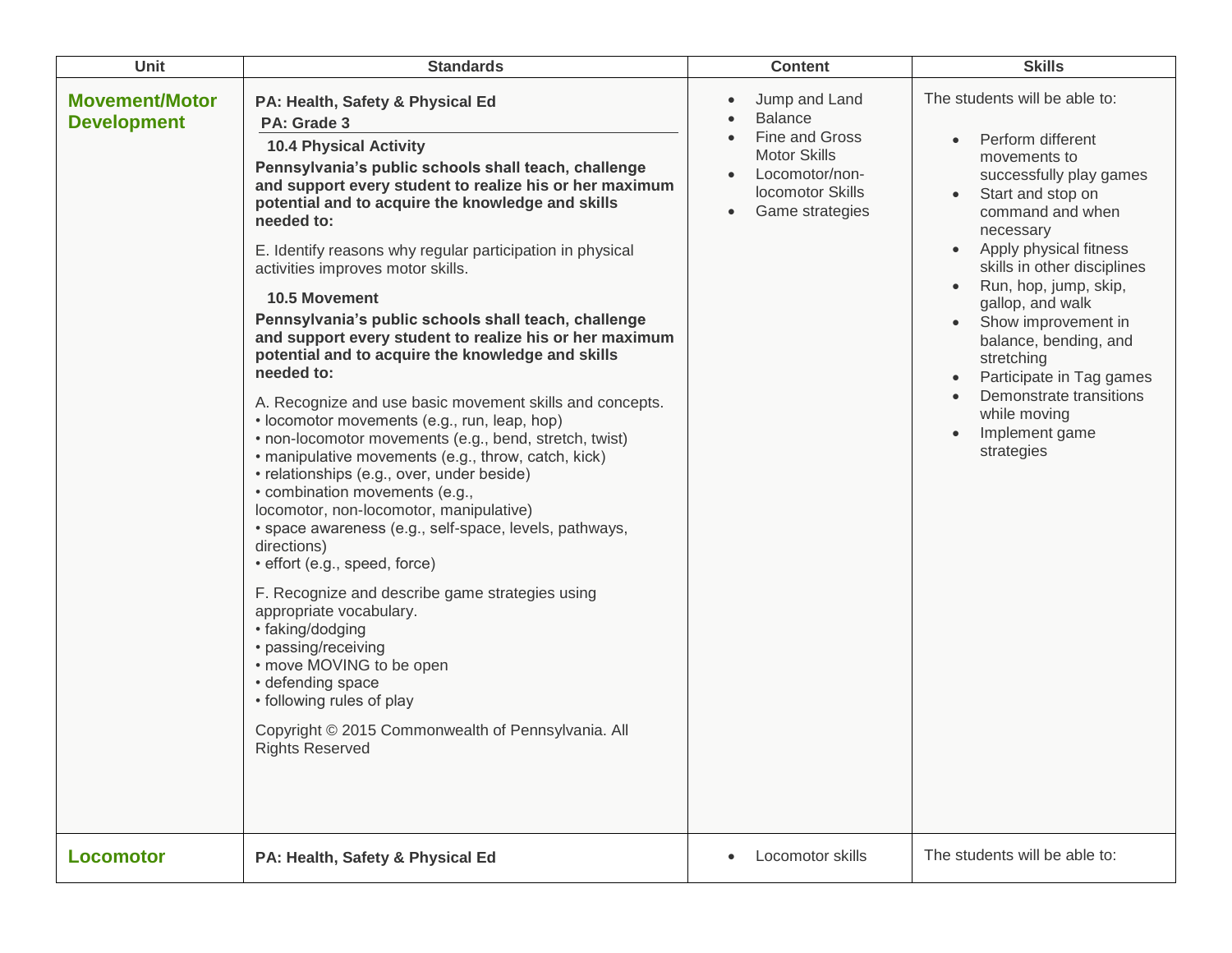| <b>Unit</b>          | <b>Standards</b>                                                                                                                                                                                                                                                                                                                                                                                                                                                                                                                                                                                                                                                                                                                                                                                                   | <b>Content</b>                                 | <b>Skills</b>                                                                                                                                                                                                    |
|----------------------|--------------------------------------------------------------------------------------------------------------------------------------------------------------------------------------------------------------------------------------------------------------------------------------------------------------------------------------------------------------------------------------------------------------------------------------------------------------------------------------------------------------------------------------------------------------------------------------------------------------------------------------------------------------------------------------------------------------------------------------------------------------------------------------------------------------------|------------------------------------------------|------------------------------------------------------------------------------------------------------------------------------------------------------------------------------------------------------------------|
|                      | PA: Grade 3<br><b>10.5 Movement</b><br>Pennsylvania's public schools shall teach, challenge<br>and support every student to realize his or her maximum<br>potential and to acquire the knowledge and skills<br>needed to:<br>A. Recognize and use basic movement skills and concepts.<br>• locomotor movements (e.g., run, leap, hop)<br>• non-locomotor movements (e.g., bend, stretch, twist)<br>• manipulative movements (e.g., throw, catch, kick)<br>• relationships (e.g., over, under beside)<br>• combination movements (e.g.,<br>locomotor, non-locomotor, manipulative)<br>· space awareness (e.g., self-space, levels, pathways,<br>directions)<br>· effort (e.g., speed, force)<br>Copyright © 2015 Commonwealth of Pennsylvania. All<br><b>Rights Reserved</b>                                        | Balance and body<br>$\bullet$<br>control       | Demonstrate locomotor<br>skills (walk, run, skip,<br>gallop, hop, and jump)<br>Demonstrate coordination<br>of arms and legs while<br>performing movements                                                        |
| <b>Non-locomotor</b> | PA: Health, Safety & Physical Ed<br>PA: Grade 3<br><b>10.4 Physical Activity</b><br>Pennsylvania's public schools shall teach, challenge<br>and support every student to realize his or her maximum<br>potential and to acquire the knowledge and skills<br>needed to:<br>A. Identify and engage in physical activities that promote<br>physical fitness and health<br>B. Know the positive and negative effects of regular<br>participation in moderate to vigorous physical activities<br><b>10.5 Movement</b><br>Pennsylvania's public schools shall teach, challenge<br>and support every student to realize his or her maximum<br>potential and to acquire the knowledge and skills<br>needed to:<br>A. Recognize and use basic movement skills and concepts.<br>• locomotor movements (e.g., run, leap, hop) | Non-locomotor skills<br><b>Basic movements</b> | Students will be able to:<br>Demonstrate non-<br>locomotor skills<br>(Bend/stretch, twist/turn,<br>swing/ sway, strain/shake,<br>and push/ pull)<br>Demonstrate smooth<br>transitions while<br>performing skills |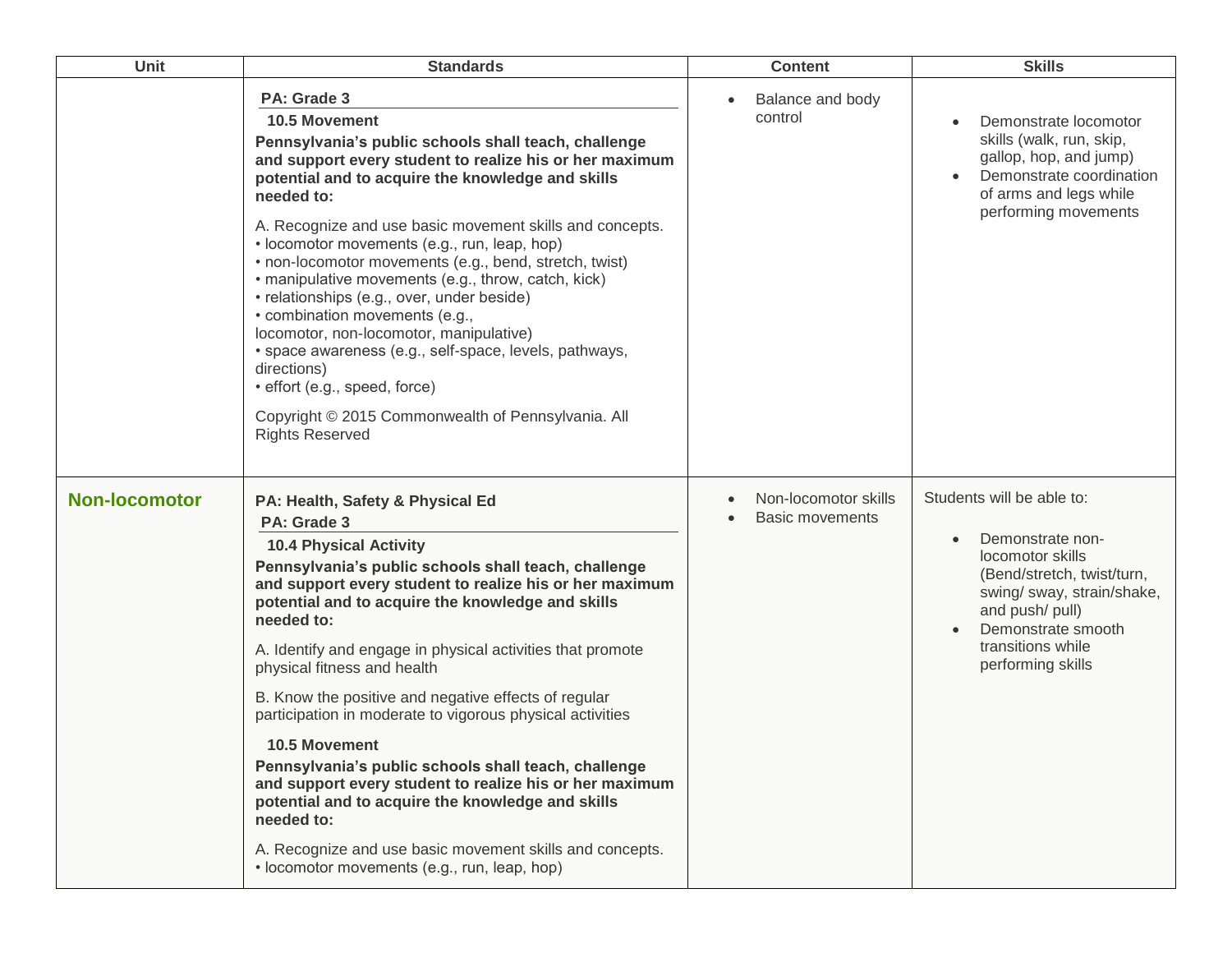| Unit          | <b>Standards</b>                                                                                                                                                                                                                                                                                                                                                                                                                                                                                                                                                                                                                                                                                                                                                                                                                                                                                                                                                                                                                                                                                                                                                                                                                     | <b>Content</b>                                                                   | <b>Skills</b>                                                                                                                                                                                                                                                                                                                                                                                                                                   |
|---------------|--------------------------------------------------------------------------------------------------------------------------------------------------------------------------------------------------------------------------------------------------------------------------------------------------------------------------------------------------------------------------------------------------------------------------------------------------------------------------------------------------------------------------------------------------------------------------------------------------------------------------------------------------------------------------------------------------------------------------------------------------------------------------------------------------------------------------------------------------------------------------------------------------------------------------------------------------------------------------------------------------------------------------------------------------------------------------------------------------------------------------------------------------------------------------------------------------------------------------------------|----------------------------------------------------------------------------------|-------------------------------------------------------------------------------------------------------------------------------------------------------------------------------------------------------------------------------------------------------------------------------------------------------------------------------------------------------------------------------------------------------------------------------------------------|
|               | • non-locomotor movements (e.g., bend, stretch, twist)<br>• manipulative movements (e.g., throw, catch, kick)<br>· relationships (e.g., over, under beside)<br>• combination movements (e.g.,<br>locomotor, non-locomotor, manipulative)<br>· space awareness (e.g., self-space, levels, pathways,<br>directions)<br>· effort (e.g., speed, force)<br>Copyright © 2015 Commonwealth of Pennsylvania. All<br><b>Rights Reserved</b>                                                                                                                                                                                                                                                                                                                                                                                                                                                                                                                                                                                                                                                                                                                                                                                                   |                                                                                  |                                                                                                                                                                                                                                                                                                                                                                                                                                                 |
| <b>Skills</b> | PA: Health, Safety & Physical Education (2002)<br>PA: Grade 3<br><b>10.4 Physical Activity</b><br>Pennsylvania's public schools shall teach, challenge<br>and support every student to realize his or her maximum<br>potential and to acquire the knowledge and skills<br>needed to:<br>A. Identify and engage in physical activities that promote<br>physical fitness and health<br>E. Identify reasons why regular participation in physical<br>activities improves motor skills.<br>F. Recognize positive and negative interactions of small<br>group activities. • roles (e.g., leader, follower) •<br>cooperation/sharing • on task participation<br>10.5 Movement<br>Pennsylvania's public schools shall teach, challenge<br>and support every student to realize his or her maximum<br>potential and to acquire the knowledge and skills<br>needed to:<br>A. Recognize and use basic movement skills and concepts. •<br>locomotor movements (e.g., run, leap, hop) • non-locomotor<br>movements (e.g., bend, stretch, twist) • manipulative<br>movements (e.g., throw, catch, kick) • relationships (e.g.,<br>over, under beside) • combination movements (e.g.,<br>locomotor, non-locomotor, manipulative) • space awareness | Relay races<br>Hand-eye<br>coordination<br>Foot-eye<br>coordination<br>Dribbling | The students will be able to:<br>Follow the rules of the<br>qame<br>Travel safely around the<br>gym<br>Follow directions<br>Demonstrate being a good<br>sport<br>dodge, flee, and chase<br>Throw and kick balls<br>Throw and catch to self<br>Throw at a target with<br>accuracy<br>Throw and catch with a<br>partner<br>Dribble basketball balls<br>and soccer balls<br>Juggle scarves<br>Strike objects using a bat,<br>hockey stick, or hand |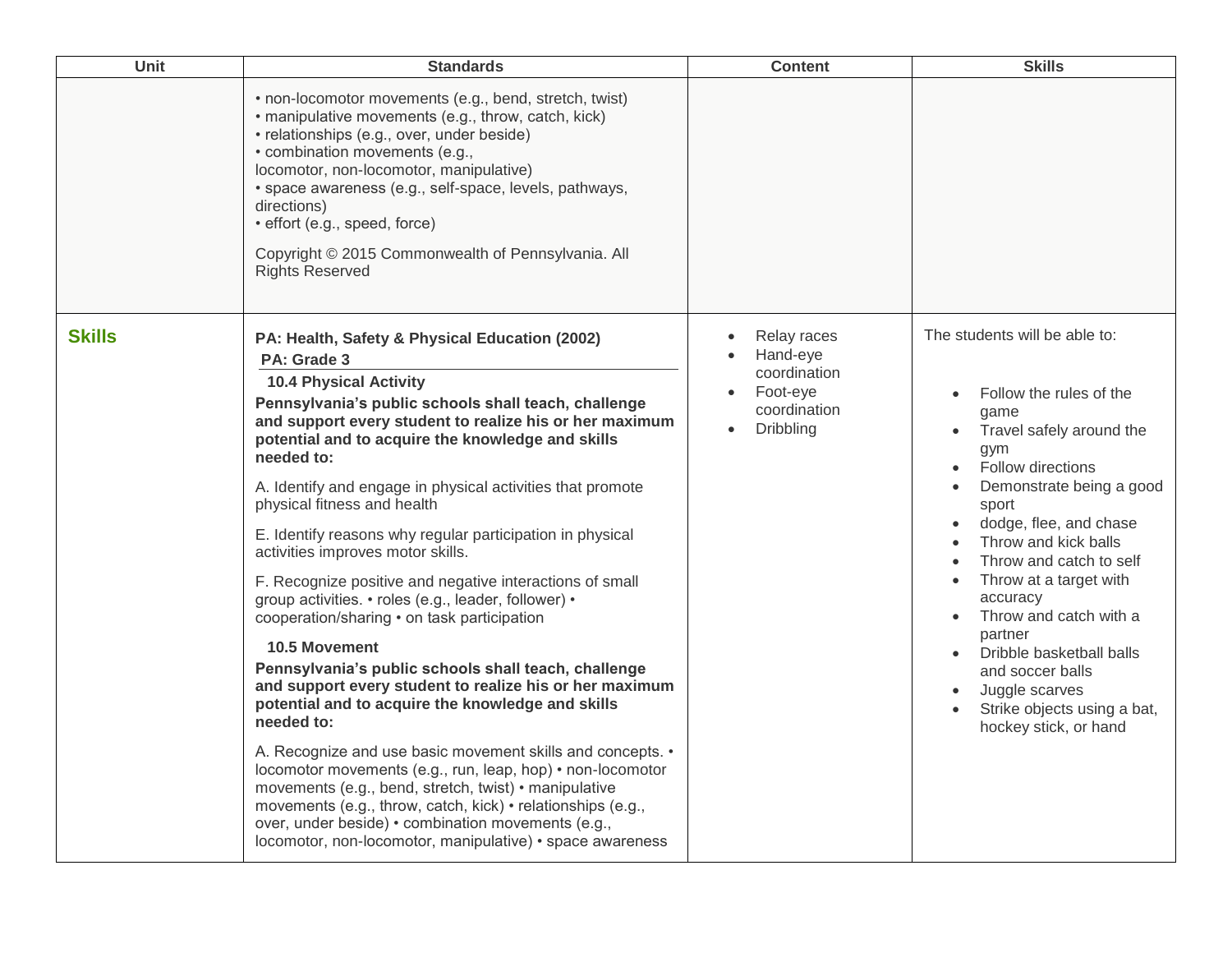| <b>Unit</b>                            | <b>Standards</b>                                                                                                                                                                                                                                                                                                                                                                                                                                                                                                                                                                                                                                                                                                                                                                                                                                                                                                                                                                                                                                                                                                                                                                           | <b>Content</b>                                                                                                                                                                                                                                                        | <b>Skills</b>                                                                                                                                                                                    |
|----------------------------------------|--------------------------------------------------------------------------------------------------------------------------------------------------------------------------------------------------------------------------------------------------------------------------------------------------------------------------------------------------------------------------------------------------------------------------------------------------------------------------------------------------------------------------------------------------------------------------------------------------------------------------------------------------------------------------------------------------------------------------------------------------------------------------------------------------------------------------------------------------------------------------------------------------------------------------------------------------------------------------------------------------------------------------------------------------------------------------------------------------------------------------------------------------------------------------------------------|-----------------------------------------------------------------------------------------------------------------------------------------------------------------------------------------------------------------------------------------------------------------------|--------------------------------------------------------------------------------------------------------------------------------------------------------------------------------------------------|
|                                        | (e.g., self-space, levels, pathways, directions) • effort (e.g.,<br>speed, force)<br>F. Recognize and describe game strategies using<br>appropriate vocabulary. • faking/dodging • passing/receiving<br>• move MOVING to be open • defending space • following<br>rules of play<br>Copyright © 2015 Commonwealth of Pennsylvania. All<br><b>Rights Reserved</b>                                                                                                                                                                                                                                                                                                                                                                                                                                                                                                                                                                                                                                                                                                                                                                                                                            |                                                                                                                                                                                                                                                                       |                                                                                                                                                                                                  |
| <b>Throwing and</b><br><b>Catching</b> | PA: Health, Safety & Physical Ed<br>PA: Grade 3<br><b>10.4 Physical Activity</b><br>Pennsylvania's public schools shall teach, challenge<br>and support every student to realize his or her maximum<br>potential and to acquire the knowledge and skills<br>needed to:<br>A. Identify and engage in physical activities that promote<br>physical fitness and health<br>E. Identify reasons why regular participation in physical<br>activities improves motor skills.<br><b>10.5 Movement</b><br>Pennsylvania's public schools shall teach, challenge<br>and support every student to realize his or her maximum<br>potential and to acquire the knowledge and skills<br>needed to:<br>A. Recognize and use basic movement skills and concepts.<br>• locomotor movements (e.g., run, leap, hop)<br>· non-locomotor movements (e.g., bend, stretch, twist)<br>· manipulative movements (e.g., throw, catch, kick)<br>• relationships (e.g., over, under beside)<br>· combination movements (e.g.,<br>locomotor, non-locomotor, manipulative)<br>· space awareness (e.g., self-space, levels, pathways,<br>directions)<br>· effort (e.g., speed, force)<br>C. Know the function of practice. | Eye /hand<br>$\bullet$<br>coordination<br>Balance and body<br>control<br>Transferring weight/<br>$\bullet$<br>opposite rule<br>underhanded and<br>$\bullet$<br>overhanded throws<br>Transferring weight/<br>$\bullet$<br>opposite rule<br>Balance and body<br>control | The students will be able to:<br>Throw overhand (ball near<br>ear) or underhand (ball<br>near waist) to their<br>partners.<br>Demonstrate stepping<br>with their opposite foot<br>while throwing |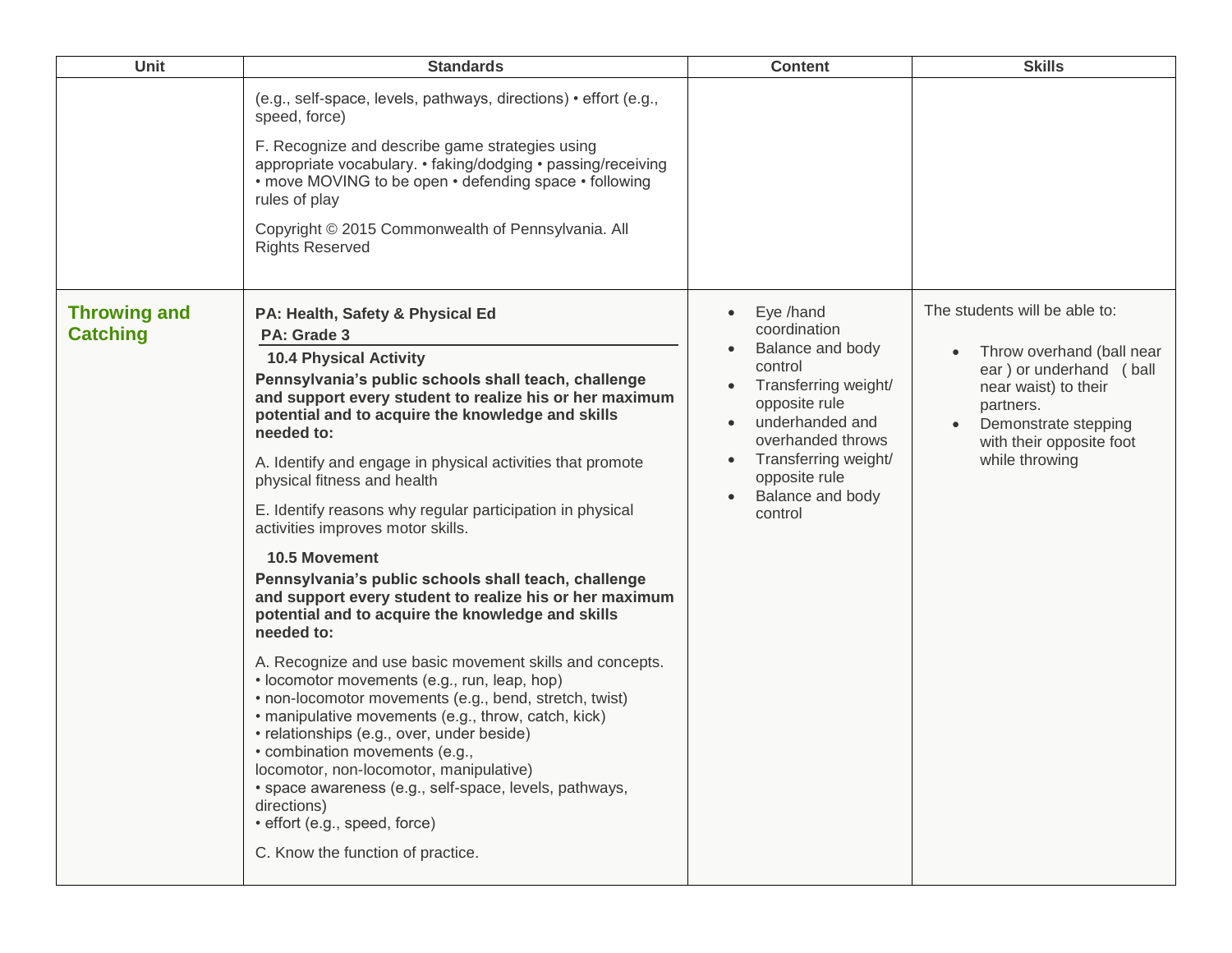| <b>Unit</b>    | <b>Standards</b>                                                                                                                                                                                                                                                                                                                                                                                                                                                                                                                                                                                                                                                                                                                                                                                                                                                                                                                                                                                                                  | <b>Content</b>                                                        | <b>Skills</b>                                                                                                                                                                                                                                                  |
|----------------|-----------------------------------------------------------------------------------------------------------------------------------------------------------------------------------------------------------------------------------------------------------------------------------------------------------------------------------------------------------------------------------------------------------------------------------------------------------------------------------------------------------------------------------------------------------------------------------------------------------------------------------------------------------------------------------------------------------------------------------------------------------------------------------------------------------------------------------------------------------------------------------------------------------------------------------------------------------------------------------------------------------------------------------|-----------------------------------------------------------------------|----------------------------------------------------------------------------------------------------------------------------------------------------------------------------------------------------------------------------------------------------------------|
|                | E. Know and describe scientific principles that affect<br>movement and skills using appropriate vocabulary.<br>• gravity<br>• force production/absorption<br>• balance<br>• rotation<br>Copyright © 2015 Commonwealth of Pennsylvania. All<br><b>Rights Reserved</b>                                                                                                                                                                                                                                                                                                                                                                                                                                                                                                                                                                                                                                                                                                                                                              |                                                                       |                                                                                                                                                                                                                                                                |
| <b>Kicking</b> | PA: Health, Safety & Physical Ed<br>PA: Grade 3<br>10.5 Movement<br>Pennsylvania's public schools shall teach, challenge<br>and support every student to realize his or her maximum<br>potential and to acquire the knowledge and skills<br>needed to:<br>A. Recognize and use basic movement skills and concepts.<br>• locomotor movements (e.g., run, leap, hop)<br>• non-locomotor movements (e.g., bend, stretch, twist)<br>· manipulative movements (e.g., throw, catch, kick)<br>· relationships (e.g., over, under beside)<br>• combination movements (e.g.,<br>locomotor, non-locomotor, manipulative)<br>· space awareness (e.g., self-space, levels, pathways,<br>directions)<br>· effort (e.g., speed, force)<br>B. Recognize and describe the concepts of motor skill<br>development using appropriate vocabulary.<br>• form<br>· developmental differences<br>• critical elements<br>• feedback<br>C. Know the function of practice.<br>Copyright © 2015 Commonwealth of Pennsylvania. All<br><b>Rights Reserved</b> | Eye/ foot<br>$\bullet$<br>coordination<br>Balance and body<br>control | The students will be able to:<br>Kick a ball using all parts<br>of their foot.( heel, toes,<br>inside, outside, laces)<br>Kick the ball in different<br>directions<br>Kick a ball while moving in<br>different directions and<br>speeds<br>Run and kick a ball |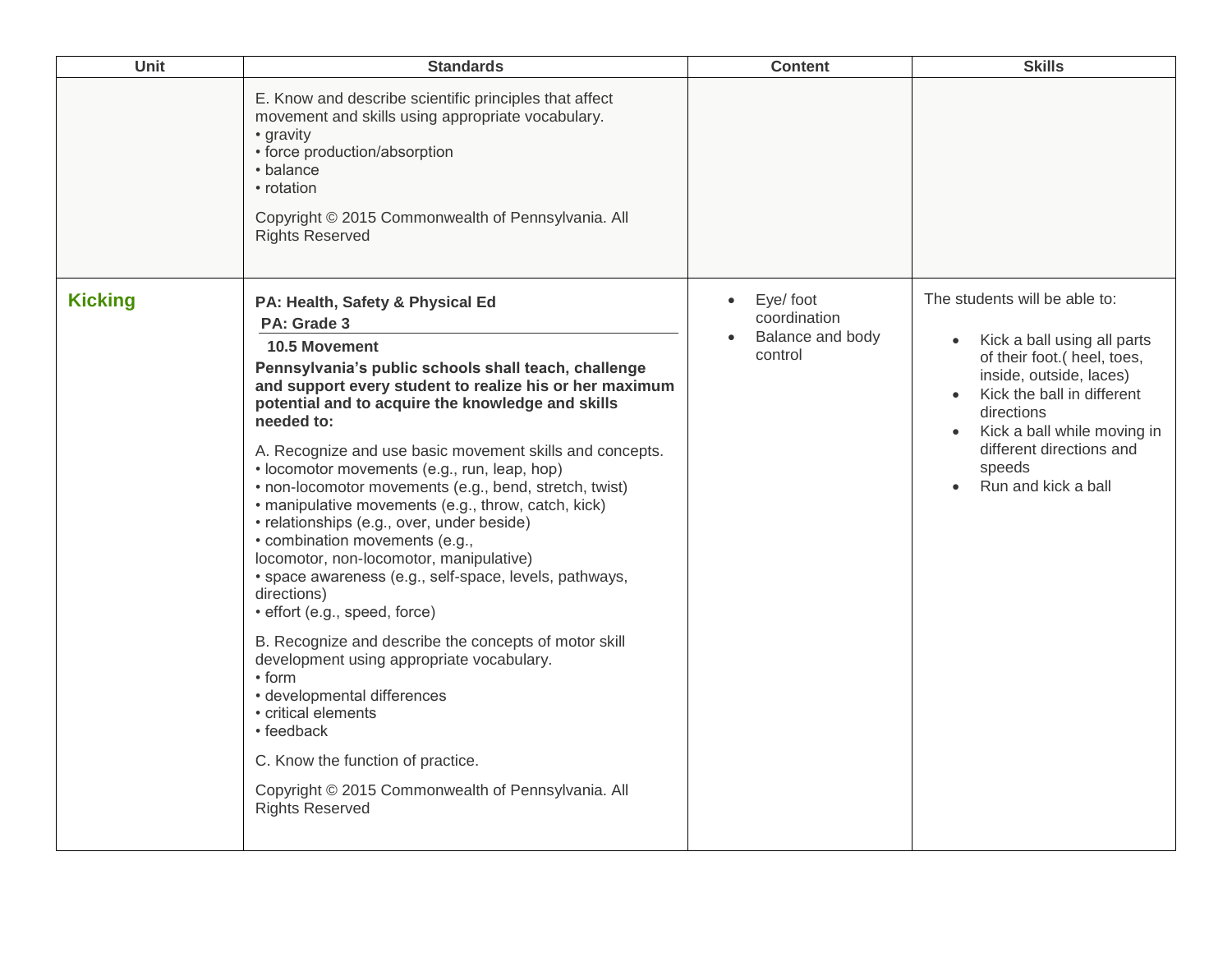| <b>Unit</b>             | <b>Standards</b>                                                                                                                                                                                                                                                                                                                                                                                                                                                                                                                                                                                                                                                                                                                                                                                                                                                                                                                                                                                                                                                                                                                                                                                                                                                           | <b>Content</b>                                                                                                  | <b>Skills</b>                                                                                                                                                            |
|-------------------------|----------------------------------------------------------------------------------------------------------------------------------------------------------------------------------------------------------------------------------------------------------------------------------------------------------------------------------------------------------------------------------------------------------------------------------------------------------------------------------------------------------------------------------------------------------------------------------------------------------------------------------------------------------------------------------------------------------------------------------------------------------------------------------------------------------------------------------------------------------------------------------------------------------------------------------------------------------------------------------------------------------------------------------------------------------------------------------------------------------------------------------------------------------------------------------------------------------------------------------------------------------------------------|-----------------------------------------------------------------------------------------------------------------|--------------------------------------------------------------------------------------------------------------------------------------------------------------------------|
| <b>Striking</b>         | PA: Health, Safety & Physical Ed<br>PA: Grade 3<br><b>10.4 Physical Activity</b><br>Pennsylvania's public schools shall teach, challenge<br>and support every student to realize his or her maximum<br>potential and to acquire the knowledge and skills<br>needed to:<br>A. Identify and engage in physical activities that promote<br>physical fitness and health<br>E. Identify reasons why regular participation in physical<br>activities improves motor skills.<br><b>10.5 Movement</b><br>Pennsylvania's public schools shall teach, challenge<br>and support every student to realize his or her maximum<br>potential and to acquire the knowledge and skills<br>needed to:<br>A. Recognize and use basic movement skills and concepts.<br>• locomotor movements (e.g., run, leap, hop)<br>• non-locomotor movements (e.g., bend, stretch, twist)<br>· manipulative movements (e.g., throw, catch, kick)<br>· relationships (e.g., over, under beside)<br>• combination movements (e.g.,<br>locomotor, non-locomotor, manipulative)<br>· space awareness (e.g., self-space, levels, pathways,<br>directions)<br>· effort (e.g., speed, force)<br>C. Know the function of practice.<br>Copyright © 2015 Commonwealth of Pennsylvania. All<br><b>Rights Reserved</b> | Hand /eye<br>$\bullet$<br>coordination<br>Transferring weight<br>Balance and body<br>control                    | The students will be able to:<br>Strike a ball using their<br>hands<br>Strike a ball using a short<br>handle implement<br>Strike a ball using a long<br>handle implement |
| <b>Bounce and Catch</b> | PA: Health, Safety & Physical Ed<br>PA: Grade 3<br><b>10.4 Physical Activity</b><br>Pennsylvania's public schools shall teach, challenge<br>and support every student to realize his or her maximum<br>potential and to acquire the knowledge and skills<br>needed to:                                                                                                                                                                                                                                                                                                                                                                                                                                                                                                                                                                                                                                                                                                                                                                                                                                                                                                                                                                                                     | Eye / hand<br>coordination<br>Transferring weight/<br>$\bullet$<br>opposite rule<br>Balance and body<br>control | The students will be able to:<br>Bounce and catch a ball<br>while moving in different<br>directions                                                                      |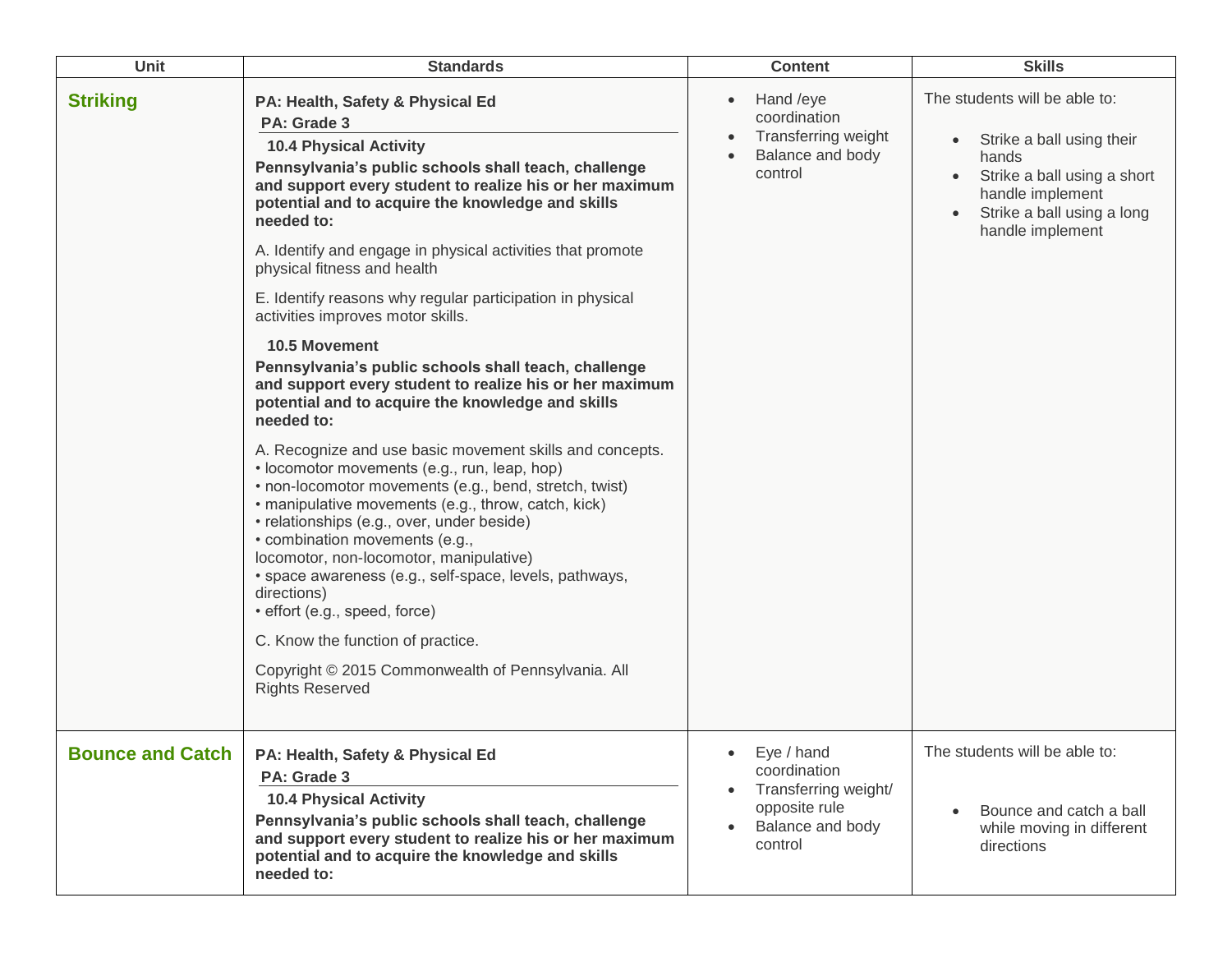| Unit                            | <b>Standards</b>                                                                                                                                                                                                                                                                                                                                                                                                                                                                                                                               | <b>Content</b>                                                                       | <b>Skills</b>                                                                                                                                                                           |
|---------------------------------|------------------------------------------------------------------------------------------------------------------------------------------------------------------------------------------------------------------------------------------------------------------------------------------------------------------------------------------------------------------------------------------------------------------------------------------------------------------------------------------------------------------------------------------------|--------------------------------------------------------------------------------------|-----------------------------------------------------------------------------------------------------------------------------------------------------------------------------------------|
|                                 | A. Identify and engage in physical activities that promote<br>physical fitness and health<br>10.5 Movement<br>Pennsylvania's public schools shall teach, challenge<br>and support every student to realize his or her maximum<br>potential and to acquire the knowledge and skills<br>needed to:                                                                                                                                                                                                                                               |                                                                                      | Demonstrate how to "give"<br>$\bullet$<br>with their arms while<br>catching a ball                                                                                                      |
|                                 | A. Recognize and use basic movement skills and concepts.<br>• locomotor movements (e.g., run, leap, hop)<br>• non-locomotor movements (e.g., bend, stretch, twist)<br>• manipulative movements (e.g., throw, catch, kick)<br>• relationships (e.g., over, under beside)<br>• combination movements (e.g.,<br>locomotor, non-locomotor, manipulative)<br>· space awareness (e.g., self-space, levels, pathways,<br>directions)<br>· effort (e.g., speed, force)<br>Copyright © 2015 Commonwealth of Pennsylvania. All<br><b>Rights Reserved</b> |                                                                                      |                                                                                                                                                                                         |
| <b>Ball Skills</b><br>(Rolling) | PA: Health, Safety & Physical Ed<br>PA: Grade 3<br><b>10.4 Physical Activity</b><br>Pennsylvania's public schools shall teach, challenge<br>and support every student to realize his or her maximum<br>potential and to acquire the knowledge and skills<br>needed to:                                                                                                                                                                                                                                                                         | Transferring weight/<br>$\bullet$<br>opposite rule<br><b>Balance</b><br>Body control | The students will be able to:<br>Demonstrate rolling a ball<br>(the ball needs to make<br>contact with the floor at all<br>times)<br>Demonstrate the 4 step<br>approach. when rolling a |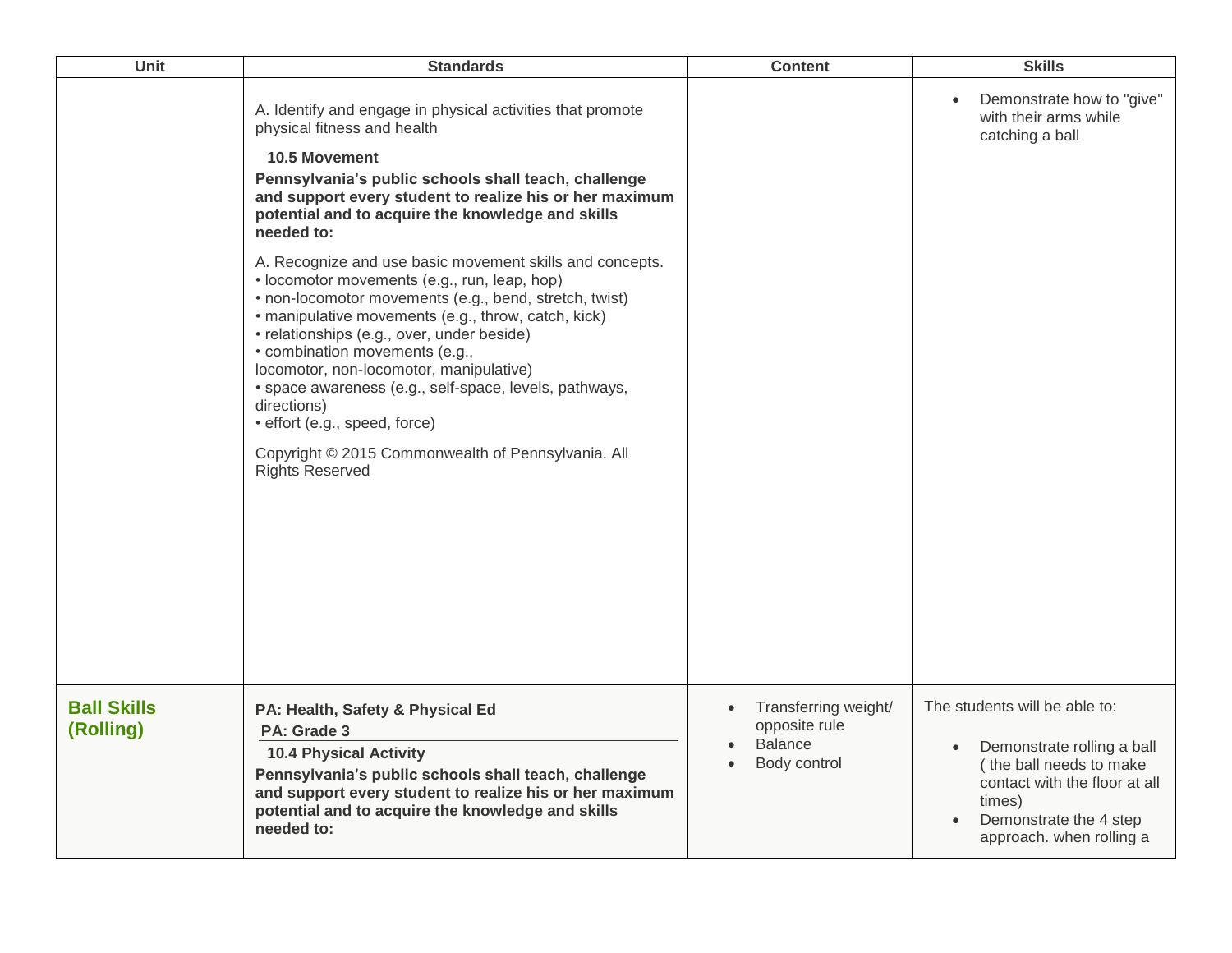| Unit         | <b>Standards</b>                                                                                                                                                                                                                                                                                                                                                                                                                                               | <b>Content</b>                                                       | <b>Skills</b>                                                                                                 |
|--------------|----------------------------------------------------------------------------------------------------------------------------------------------------------------------------------------------------------------------------------------------------------------------------------------------------------------------------------------------------------------------------------------------------------------------------------------------------------------|----------------------------------------------------------------------|---------------------------------------------------------------------------------------------------------------|
|              | A. Identify and engage in physical activities that promote<br>physical fitness and health<br>E. Identify reasons why regular participation in physical<br>activities improves motor skills.                                                                                                                                                                                                                                                                    |                                                                      | ball(the step, push away,<br>back swing, and release)                                                         |
|              | 10.5 Movement<br>Pennsylvania's public schools shall teach, challenge<br>and support every student to realize his or her maximum<br>potential and to acquire the knowledge and skills<br>needed to:                                                                                                                                                                                                                                                            |                                                                      |                                                                                                               |
|              | A. Recognize and use basic movement skills and concepts.<br>· locomotor movements (e.g., run, leap, hop)<br>• non-locomotor movements (e.g., bend, stretch, twist)<br>· manipulative movements (e.g., throw, catch, kick)<br>· relationships (e.g., over, under beside)<br>• combination movements (e.g.,<br>locomotor, non-locomotor, manipulative)<br>· space awareness (e.g., self-space, levels, pathways,<br>directions)<br>· effort (e.g., speed, force) |                                                                      |                                                                                                               |
|              | E. Know and describe scientific principles that affect<br>movement and skills using appropriate vocabulary.<br>• gravity<br>• force production/absorption<br>• balance<br>• rotation                                                                                                                                                                                                                                                                           |                                                                      |                                                                                                               |
|              | Copyright © 2015 Commonwealth of Pennsylvania. All<br><b>Rights Reserved</b>                                                                                                                                                                                                                                                                                                                                                                                   |                                                                      |                                                                                                               |
| <b>Dance</b> | PA: Health, Safety & Physical Ed<br>PA: Grade 3<br><b>10.4 Physical Activity</b><br>Pennsylvania's public schools shall teach, challenge<br>and support every student to realize his or her maximum<br>potential and to acquire the knowledge and skills<br>needed to:                                                                                                                                                                                         | <b>Types of Dance</b><br>Balance and body<br>control<br>Coordination | The students will be able to:<br>Demonstrate different<br>dance steps<br>Identify different types of<br>dance |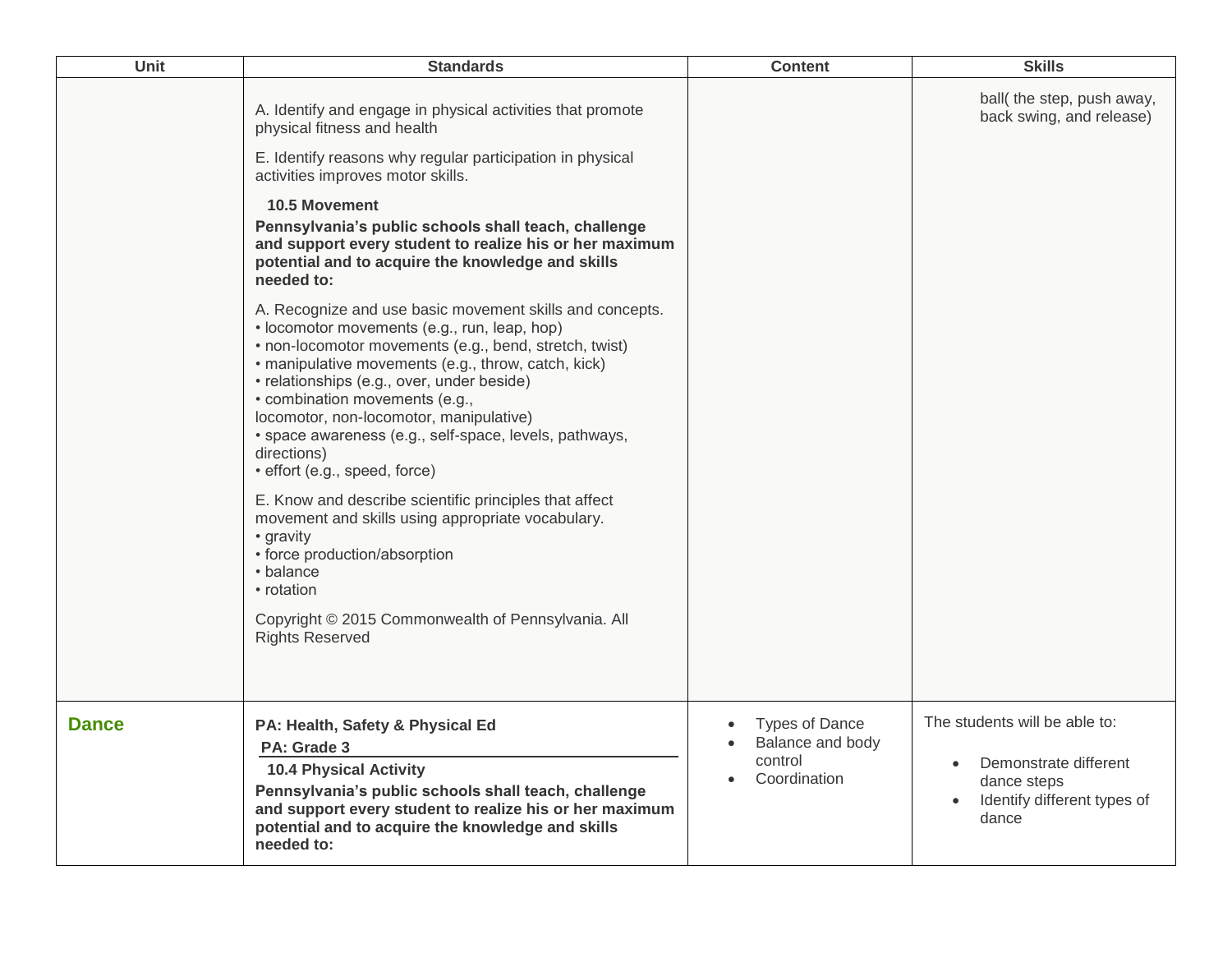| <b>Unit</b>                        | <b>Standards</b>                                                                                                                                                                                                                                                                                                                                                                                                                                                                                                                                                                                                                                                                                                                                                                                                                                                                                                                                | <b>Content</b>                    | <b>Skills</b>                                                                                                                                                                |
|------------------------------------|-------------------------------------------------------------------------------------------------------------------------------------------------------------------------------------------------------------------------------------------------------------------------------------------------------------------------------------------------------------------------------------------------------------------------------------------------------------------------------------------------------------------------------------------------------------------------------------------------------------------------------------------------------------------------------------------------------------------------------------------------------------------------------------------------------------------------------------------------------------------------------------------------------------------------------------------------|-----------------------------------|------------------------------------------------------------------------------------------------------------------------------------------------------------------------------|
|                                    | A. Identify and engage in physical activities that promote<br>physical fitness and health<br>D. Identify likes and dislikes related to participation in<br>physical activities.<br><b>10.5 Movement</b><br>Pennsylvania's public schools shall teach, challenge<br>and support every student to realize his or her maximum<br>potential and to acquire the knowledge and skills<br>needed to:<br>A. Recognize and use basic movement skills and concepts.<br>· locomotor movements (e.g., run, leap, hop)<br>• non-locomotor movements (e.g., bend, stretch, twist)<br>· manipulative movements (e.g., throw, catch, kick)<br>• relationships (e.g., over, under beside)<br>• combination movements (e.g.,<br>locomotor, non-locomotor, manipulative)<br>· space awareness (e.g., self-space, levels, pathways,<br>directions)<br>· effort (e.g., speed, force)<br>Copyright © 2015 Commonwealth of Pennsylvania. All<br><b>Rights Reserved</b> |                                   | Demonstrate dance steps<br>in rhythm                                                                                                                                         |
| <b>Spatial</b><br><b>Awareness</b> | PA: Health, Safety & Physical Ed<br>PA: Grade 3<br><b>10.4 Physical Activity</b><br>Pennsylvania's public schools shall teach, challenge<br>and support every student to realize his or her maximum<br>potential and to acquire the knowledge and skills<br>needed to:                                                                                                                                                                                                                                                                                                                                                                                                                                                                                                                                                                                                                                                                          | Spatial awareness<br>Body control | The students will be able to:<br>Demonstrate movement in<br>different pathways,(<br>straight, curved, and<br>zigzag)<br>Demonstrate movement in<br>their own created pathway |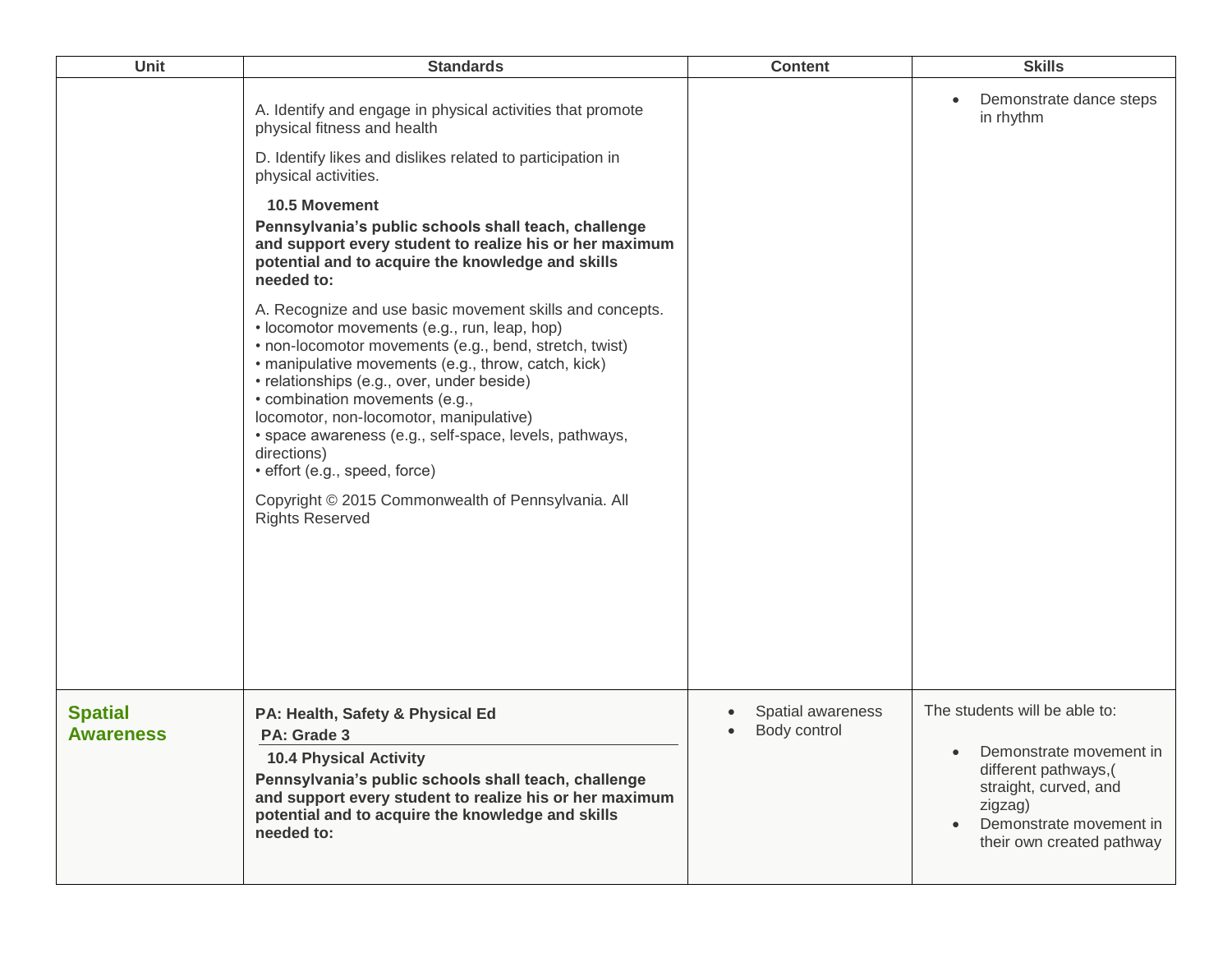| <b>Unit</b>       | <b>Standards</b>                                                                                                                                                                                                                                                                                                                                                                                                                                                                                                                                                                                                                                                                                                                                                                                                                                                                                                                                                        | <b>Content</b>                   | <b>Skills</b>                                                                                                                                                                       |
|-------------------|-------------------------------------------------------------------------------------------------------------------------------------------------------------------------------------------------------------------------------------------------------------------------------------------------------------------------------------------------------------------------------------------------------------------------------------------------------------------------------------------------------------------------------------------------------------------------------------------------------------------------------------------------------------------------------------------------------------------------------------------------------------------------------------------------------------------------------------------------------------------------------------------------------------------------------------------------------------------------|----------------------------------|-------------------------------------------------------------------------------------------------------------------------------------------------------------------------------------|
|                   | A. Identify and engage in physical activities that promote<br>physical fitness and health<br>B. Know the positive and negative effects of regular<br>participation in moderate to vigorous physical activities<br>10.5 Movement<br>Pennsylvania's public schools shall teach, challenge<br>and support every student to realize his or her maximum<br>potential and to acquire the knowledge and skills<br>needed to:<br>A. Recognize and use basic movement skills and concepts.<br>• locomotor movements (e.g., run, leap, hop)<br>• non-locomotor movements (e.g., bend, stretch, twist)<br>· manipulative movements (e.g., throw, catch, kick)<br>• relationships (e.g., over, under beside)<br>• combination movements (e.g.,<br>locomotor, non-locomotor, manipulative)<br>· space awareness (e.g., self-space, levels, pathways,<br>directions)<br>· effort (e.g., speed, force)<br>Copyright © 2015 Commonwealth of Pennsylvania. All<br><b>Rights Reserved</b> |                                  |                                                                                                                                                                                     |
| <b>Directions</b> | PA: Health, Safety & Physical Ed<br>PA: Grade 3<br><b>10.4 Physical Activity</b><br>Pennsylvania's public schools shall teach, challenge<br>and support every student to realize his or her maximum<br>potential and to acquire the knowledge and skills<br>needed to:                                                                                                                                                                                                                                                                                                                                                                                                                                                                                                                                                                                                                                                                                                  | <b>Basic movement directions</b> | The students will be able to:<br>Demonstrate locomotor<br>$\bullet$<br>movement(walking,<br>running, galloping,<br>skipping, jumping, and<br>hopping) using different<br>directions |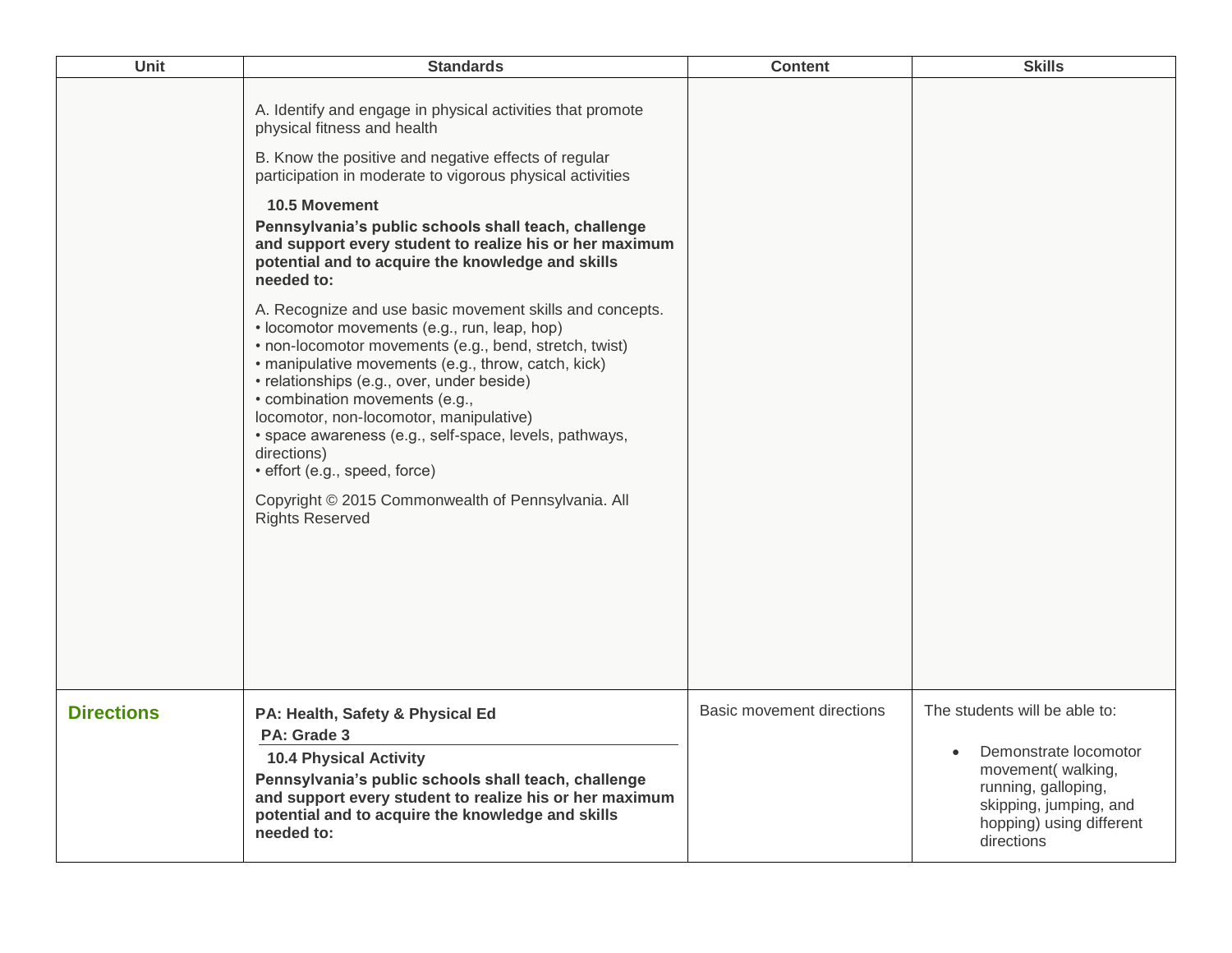| Unit                                 | <b>Standards</b>                                                                                                                                                                                                                                                                                                                                                                                                                                                                                                                                                                                                                                                                                                                | <b>Content</b>              | <b>Skills</b>                                                                                                                                                                                                              |
|--------------------------------------|---------------------------------------------------------------------------------------------------------------------------------------------------------------------------------------------------------------------------------------------------------------------------------------------------------------------------------------------------------------------------------------------------------------------------------------------------------------------------------------------------------------------------------------------------------------------------------------------------------------------------------------------------------------------------------------------------------------------------------|-----------------------------|----------------------------------------------------------------------------------------------------------------------------------------------------------------------------------------------------------------------------|
|                                      | A. Identify and engage in physical activities that promote<br>physical fitness and health<br><b>10.5 Movement</b><br>Pennsylvania's public schools shall teach, challenge<br>and support every student to realize his or her maximum<br>potential and to acquire the knowledge and skills<br>needed to:                                                                                                                                                                                                                                                                                                                                                                                                                         |                             | Demonstrate transitions in<br>movement                                                                                                                                                                                     |
|                                      | A. Recognize and use basic movement skills and concepts.<br>• locomotor movements (e.g., run, leap, hop)<br>• non-locomotor movements (e.g., bend, stretch, twist)<br>• manipulative movements (e.g., throw, catch, kick)<br>• relationships (e.g., over, under beside)<br>• combination movements (e.g.,<br>locomotor, non-locomotor, manipulative)<br>• space awareness (e.g., self-space, levels, pathways,<br>directions)<br>· effort (e.g., speed, force)<br>Copyright © 2015 Commonwealth of Pennsylvania. All<br><b>Rights Reserved</b>                                                                                                                                                                                  |                             |                                                                                                                                                                                                                            |
| <b>Transferring</b><br><b>Weight</b> | PA: Health, Safety & Physical Ed<br>PA: Grade 3<br><b>10.5 Movement</b><br>Pennsylvania's public schools shall teach, challenge<br>and support every student to realize his or her maximum<br>potential and to acquire the knowledge and skills<br>needed to:<br>A. Recognize and use basic movement skills and concepts.<br>• locomotor movements (e.g., run, leap, hop)<br>• non-locomotor movements (e.g., bend, stretch, twist)<br>• manipulative movements (e.g., throw, catch, kick)<br>• relationships (e.g., over, under beside)<br>• combination movements (e.g.,<br>locomotor, non-locomotor, manipulative)<br>· space awareness (e.g., self-space, levels, pathways,<br>directions)<br>· effort (e.g., speed, force) | Transferring of body weight | The students will be able to:<br>Perform log rolls, egg rolls<br>Demonstrate forward rolls<br>through a series of<br>progressions (leap frog,<br>rocky horse)<br>Demonstrate safety<br>procedures when working<br>on a mat |